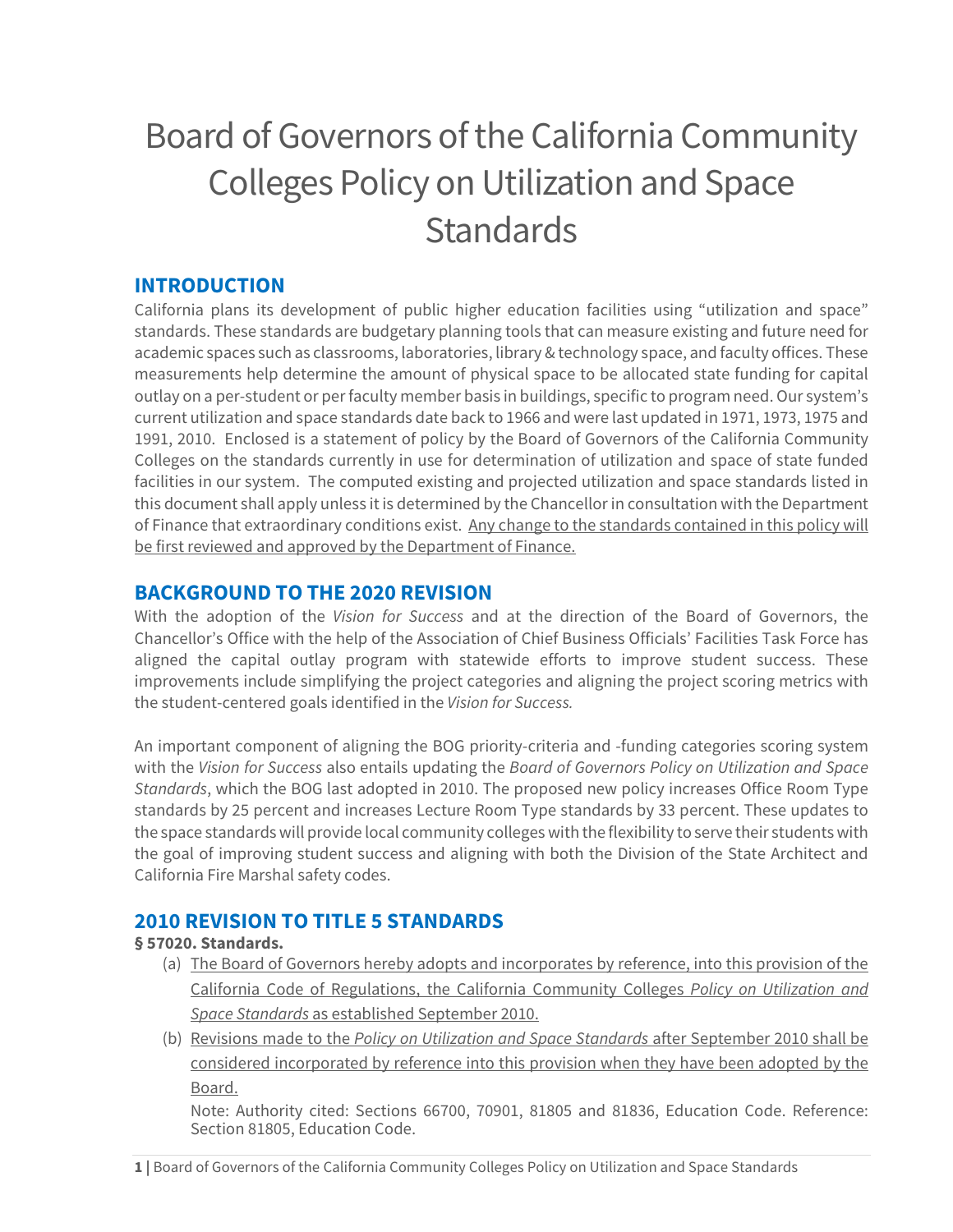## **UTILIZATION STANDARDS**

The Board of Governors will adopt the following *Policy on Utilization and Space Standards* at its September 2020 meeting.

Utilization standards refer to the amount of time rooms and "stations" (such as a desk, laboratory bench, or computer terminal) *should be* used. "Utilization" is the amount of time rooms and stations are *actually* used. Utilization standards used address utilization on an "hours-per-week" basis.

## **CURRENT UTILIZATION STANDARDS**

There are different standards for utilization of space for the many instructional and administrative activities that take place at a campus. Our standards assume classrooms are available 53 hours a week and that they will be occupied—on average—two-thirds of the time. (That occupancy percentage might actually be achieved, for example, by having full classrooms two-thirds of the time and empty classrooms the remaining time.) Thus, the classroom utilization standard is 35 weekly hours station use. The utilization standards for laboratories are less than the levels of classroom standards.

### **Classroom Use.** (57021)

Classrooms and seminar room use shall be not less than 48 hours per 70-hour week for a campus of less than 140,000 weekly student contact hours per week, and not less than 53 hours per 70-hour week for a campus with 140,000, or more, weekly student contact hours.

**Laboratory Use.** (57022)

Laboratory room use shall be not less than 27.5 hours per 70-hour week.

### **Classroom Occupancy. (57023)**

Classroom and seminar room station occupancy shall be not less than 66 percent of capacity.

#### **Laboratory Occupancy.** (57024)

Laboratory room station occupancy shall be not less than 85 percent of capacity.

#### **Abbreviations.** (57031)

| ASF/STN<br><b>Classrooms:</b> | $=$ | Assignable square feet per student station                                                                                                                   |
|-------------------------------|-----|--------------------------------------------------------------------------------------------------------------------------------------------------------------|
| Hrs./Wk.                      |     | Number of hours out of a 70-hour week, 8 a.m. to 10                                                                                                          |
|                               |     | p.m., a classroom, on the average, should be used                                                                                                            |
| <b>Class Laboratories:</b>    |     |                                                                                                                                                              |
| Hrs./Wk.                      |     | Number of hours out of a 70-hour week, 8 a.m. to 10<br>p.m., a class laboratory, on the average, should be used                                              |
| STN. Occ.                     |     | The percentage of expected student station occupancy<br>when rooms are in use                                                                                |
| STN. Use                      |     | The number of hours per week (out of the 70-hour<br>week for classrooms and class laboratories) which a                                                      |
| <b>WSCH</b>                   |     | student station, on the average, should be used<br>Weekly Student Contact Hours-8 a.m. to 10 p.m.<br>WSCH for non-laboratory (lecture) and laboratory hours. |

#### **Formula for Deriving the Standards.** (57032)

 $ASF/STN$  x 100 = ASF/100 WSCH Hrs./Wk. x STN. Occ.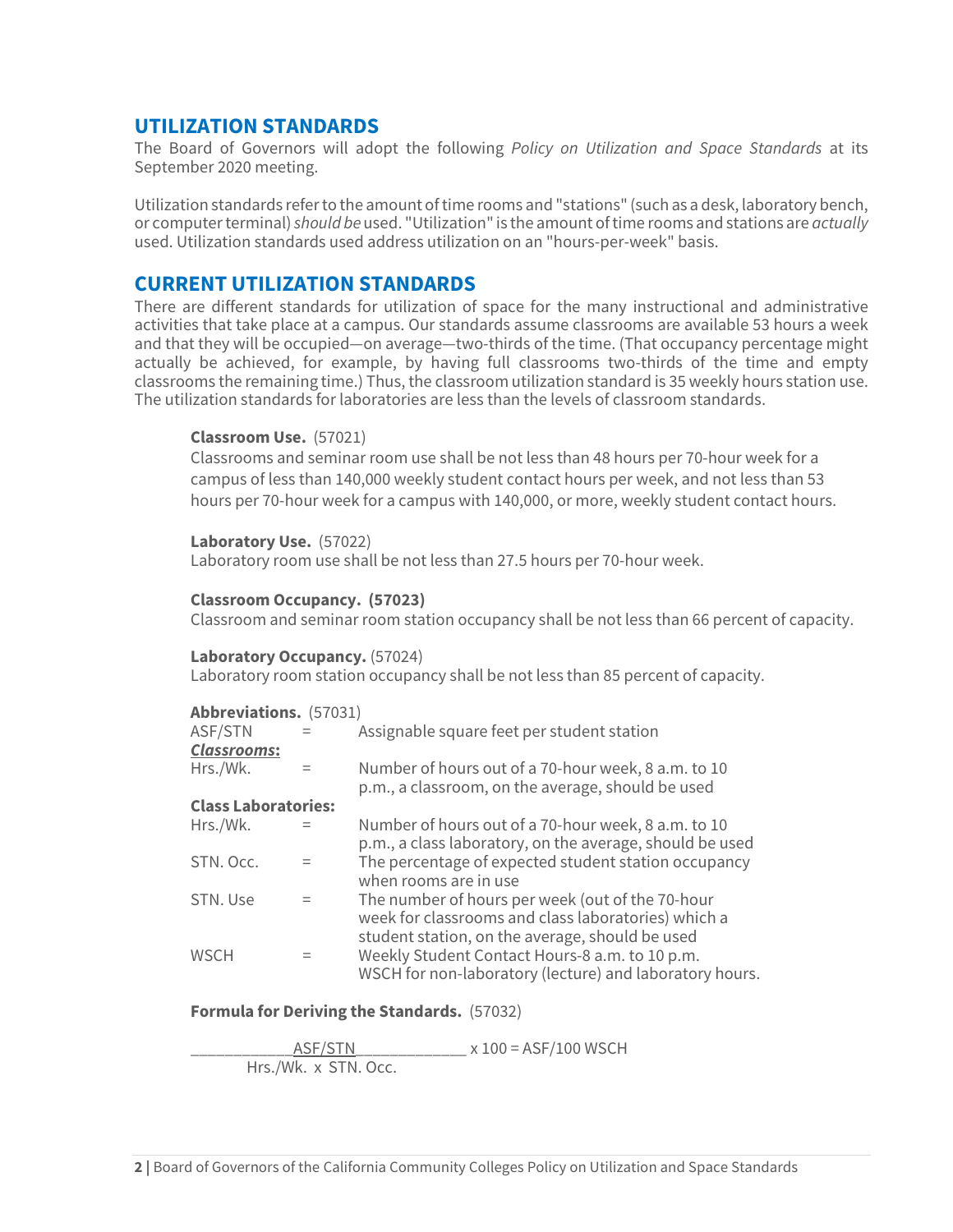| Example A.                        |                              | on an 8 a.m. to 10 p.m. basis: | For determining ASF/WSCH in Classrooms and Seminars       |
|-----------------------------------|------------------------------|--------------------------------|-----------------------------------------------------------|
| ASF/STN.<br>Hrs./Wk.<br>STN./Occ. | $= 20$<br>$= 53$<br>$= 0.66$ | 20<br>$53.0 \times .66$        | x 100 = 57.2 ASF/100 WSCH                                 |
| Example B.                        |                              | on an 8 a.m. to 10 p.m. basis: | For determining ASF/WSCH in Biological Science Laboratory |
| ASF/STN<br>Hrs./Wk.<br>STN./Occ.  | $= 55$<br>$= 27.5$           | 55                             | x 100 = 235 ASF/100 WSCH                                  |

## **SPACE STANDARDS**

Space standards are used to determine the amount of space needed in buildings to suit programmatic needs. They are the amount of space measured in assignable square feet ASF allocated on a per student or per faculty member basis in buildings.

# **REVISED SPACE STANDARDS**

There are different standards for space of the many instructional and administrative activities that take place at a campus.

## **Classroom Space Per Station.** (57025)

The computed average space per station in both existing and future classroom, seminar room, and service areas shall be 20 square feet per student station.

## **Capacity of Future Assignable Space.** (57027)

The formula for determining the assignable space for future classrooms and seminar rooms per projected 100 weekly student contact hours is as follows:

Assignable square feet per station

------------------------------------------------------------ x 100

Room use standard X station occupancy standard

## **Capacity of Future Laboratory and Service Areas.** (57028)

In determining the computed capacity of future laboratory and service area facilities, the following space allocations by standard classification of subject matter shall be applied on a campus-wide basis:

Assignable square feet per station and per 100 weekly student contact hours, California Community Colleges.

## **1. Classroom and Seminars**

(Including Classroom Service) 8 a.m. to 10 p.m.

| Campus Weekly Student | ASF/100  |                   |
|-----------------------|----------|-------------------|
| Contact Hours         | ASF/STN. | WSCH <sup>*</sup> |
|                       |          | 63.1              |
|                       |          | 57.2              |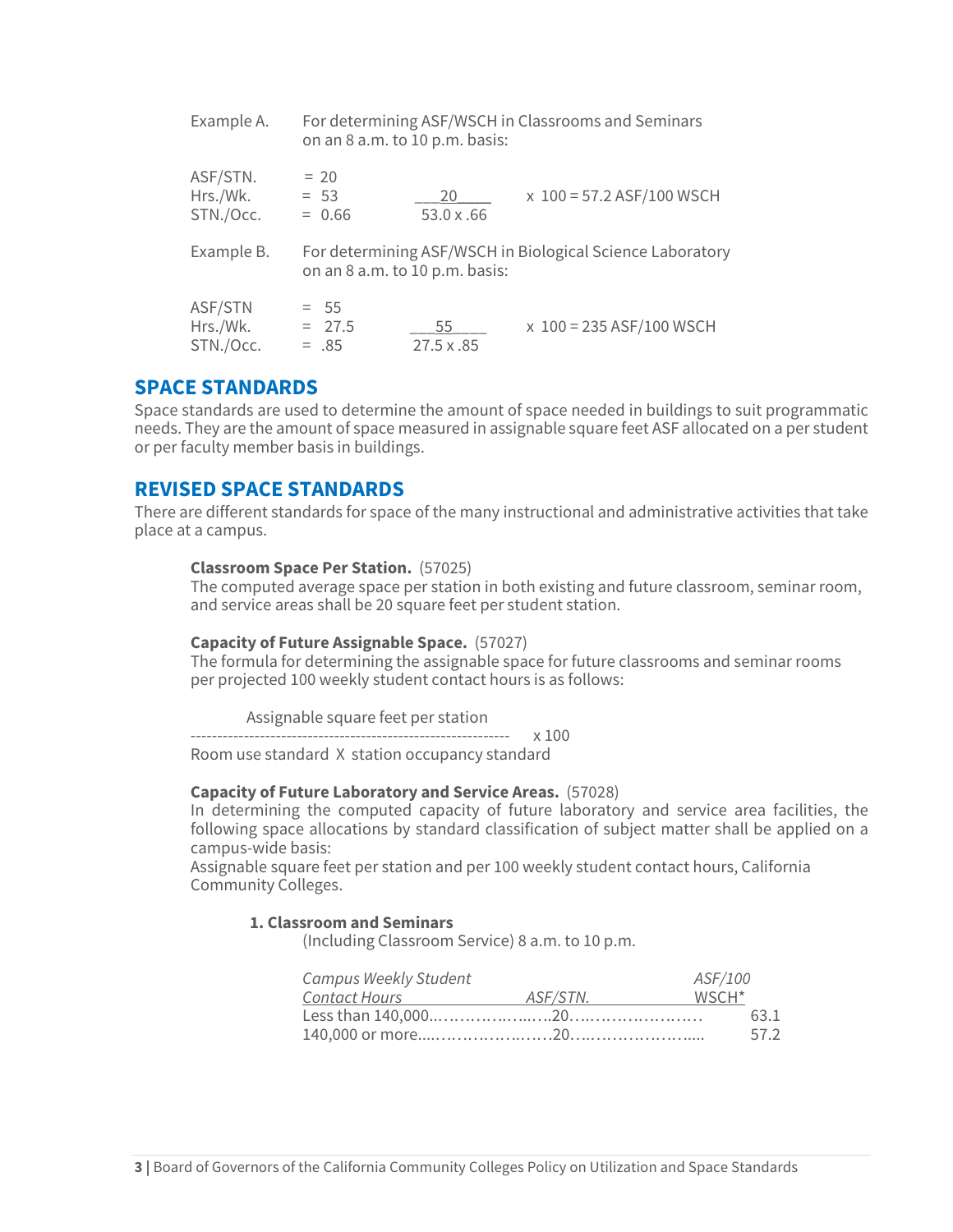## **2. Teaching Laboratories**

(Including Teaching Laboratory Service) 8 a.m. to 10 p.m.

|                 | <b>ASF/100</b>                               |             | <b>ASF per</b> |
|-----------------|----------------------------------------------|-------------|----------------|
| <b>TAXONOMY</b> | <b>SUBJECT GROUPING</b>                      | <b>WSCH</b> | <b>STATION</b> |
|                 |                                              |             |                |
| 0100            | Agriculture and Natural Resources            | 492         | 115            |
| 0115            | Agricultural & Forestry Power/Machinery      | 856         | 200            |
| 0200            | Architecture and Environmental Design        | 257         | 60             |
| 0400            | <b>Biological Sciences</b>                   | 235         | 55             |
| 0500            | <b>Business and Management</b>               | 128         | 30             |
| 0600            | Communications                               | 214         | 50             |
| 0700            | <b>Computer and Information Science</b>      | 171         | 40             |
| 0800            | Education                                    | 321         | 75             |
| 0936            | printing and Lithography                     | 342         | 80             |
| 0937            | <b>Tool and Machine</b>                      | 385         | 90             |
| 0945            | Mechanical Technology                        | 556         | 130            |
| 0947            | Diesel Technology                            | 856         | 200            |
| 0948            | Automotive Technology                        | 856         | 200            |
| 0950            | Aeronautical and Aviation Technology         | 749         | 175            |
| 0952            | <b>Construction Crafts/Trades Technology</b> | 749         | 175            |
| 0954            | <b>Chemical Technology</b>                   | 556         | 130            |
| 0956            | <b>Industrial Technology</b>                 | 385         | 90             |
| All other 900s  | (Engineering)                                | 321         | 75             |
| 1000            | Fine and Applied Arts                        | 257         | 60             |
| 1100            | Foreign Language                             | 150         | 35             |
| 1200            | <b>Health Services</b>                       | 214         | 50             |
| 1300            | <b>Consumer Education/Home Economics</b>     | 257         | 60             |
| 1400            | Law                                          | 150         | 35             |
| 1500            | Humanities                                   | 150         | 35             |
| 1600            | Library Science                              | 150         | 35             |
| 1700            | Mathematics                                  | 150         | 35             |
| 1800            | <b>Military Studies</b>                      | 214         | 50             |
| 1900            | <b>Physical Sciences</b>                     | 257         | 60             |
| 2000            | Psychology                                   | 150         | 35             |
| 2100            | <b>Public Affairs and Service</b>            | 214         | 50             |
| 2200            | Social Sciences                              | 150         | 35             |
| 3000            | <b>Commercial Services</b>                   | 214         | 50             |
| 4900            | Interdisciplinary                            | 257         | 60             |

## \*Based on following utilization components for space standards computation:

| <b>Campus WSCH</b>              | Hrs./wks | Stn. Occ.% |                          | Stn. Use |
|---------------------------------|----------|------------|--------------------------|----------|
| <b>Classrooms and Seminars:</b> |          |            |                          |          |
| Less than 140,000               | 48       | .66        | $\overline{\phantom{a}}$ | 31.68    |
| 140,000 or more                 | 53       | .66        | $\overline{\phantom{a}}$ | 34.98    |
| Laboratories:                   |          |            |                          |          |
| l D                             | 27.5     | .85        |                          | 23.375   |